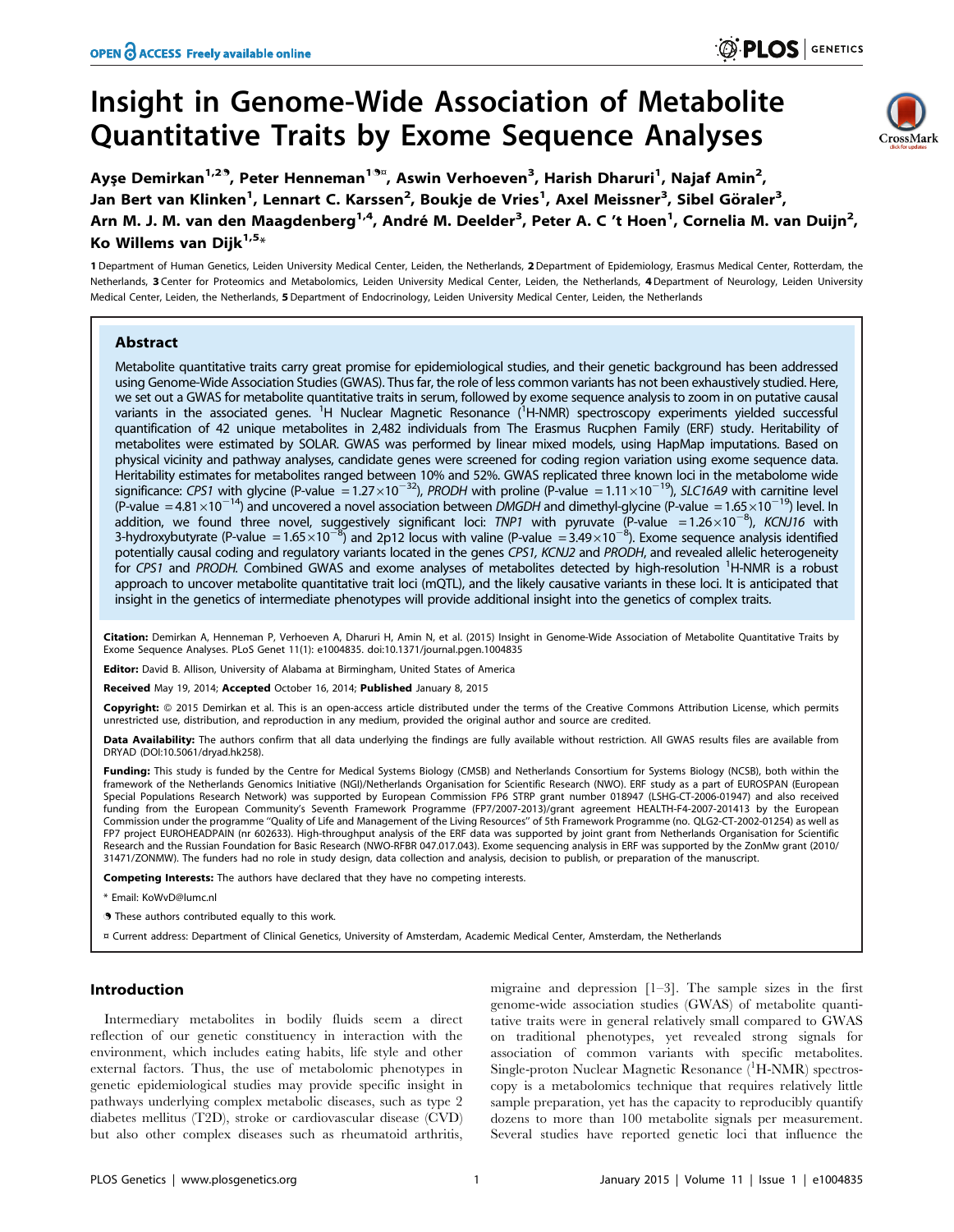#### Author Summary

Human metabolic individuality is under strict control of genetic and environmental factors. In our study, we aimed to find the genetic determinants of circulating molecules in sera of large set of individuals representing the general population. First, we performed a hypothesis-free genome wide screen in this population to identify genetic regions of interest. Our study confirmed four known gene metabolite connections, but also pointed to four novel ones. Genome-wide screens enriched for common intergenic variants may miss causal genetic variations directly changing the protein sequence. To investigate this further, we zoomed into regions of interest and tested whether the association signals obtained in the first stage were direct, or whether they represent causal variations, which were not captured in the initial panel. These subsequent tests showed that protein coding and regulatory variations are involved in metabolite levels. For two genomic regions we also found that genes harbour more than one causal variant influencing metabolite levels independent of each other. We also observed strong connection between markers of cardio-metabolic health and metabolites. Taken together, our novel loci are of interest for further research to investigate the causal relation to for instance type 2 diabetes and cardiovascular disease.

metabolites quantified by  ${}^{1}$ H-NMR in plasma and urine [4-7]. Here, we present the results of 42 plasma metabolites quantified by <sup>1</sup>H-NMR spectroscopy in 2,482 individuals of the familybased Erasmus Rucphen Family (ERF) study, a Dutch genetic isolate. We estimated the heritability and the effect of shared environment (household effect) for these metabolites. The GWA was followed by high-resolution analysis of coding variants in the candidate genes that were identified by physical proximity and pathway analysis. To provide further insight into the pathogenesis of cardio-metabolic diseases, we also investigated the association between the NMR metabolites and the classical risk factors for CVD and T2D.

## Results

#### Heritability estimates and GWAS results

The study was conducted in the ERF population (see S1 Table) using fasting serum samples. After quality filtering, we resolved 42 metabolites, for which the identity was confirmed by the typical chemical shifts of the related peaks, their high correlation with other peaks and spiking of pure compounds in serum (S2 Table). Heritability estimates of the metabolites were moderate to high ranging from 10% to 52% whereas estimates for the shared environmental effect ranged from 0% to 8% (Fig. 1). The highest heritability is observed for citrate (52%), followed by phenylalanine (51%), ornithine (47%) and methanol (45%) whereas the lowest heritability estimate was 10% for 3-hydroxybutyrate. We performed genome-wide association (GWA) analysis for all metabolite SNP pairs, including 2.5 M SNPs from the HapMap2 reference panel, see S1 Fig. for the Q-Q plots of the 42 metabolites. In total, we found eight unique genomic loci that associated with NMR metabolites below the genome-wide significant P-value threshold (P-value  $\leq 5.0 \times 10^{-8}$ ) as shown in the Manhattan plot (Fig. 2). Regional plots of the 8 loci are shown in S2 Fig.. Four of these loci were also significant after correction for the number of metabolites analyzed (P-value  $\leq 1.10\times10^{-9}$ ) and three of these were previously shown to associate with the same metabolites: rs715 located in the 3'UTR of the carbamoyl-phosphate synthase 1 (CPS1) gene

associated with glycine level (P-value =  $1.27 \times 10^{-32}$ ) [8], rs2540641 35 Kb distant from proline dehydrogenase (oxidase) 1 (*PRODH*) gene (P-value =  $1.11 \times 10^{-19}$ ) associated with proline levels [9] and rs1171614 in the 5'UTR of SLC16A9 (solute carrier family 16, member 9) associated with carnitine level (P-value  $= 4.81 \times 10^{-14}$  [9–11]. The association between intronic SNP rs248386 within DMGDH (dimethyl-glycine dehydrogenase) and dimethyl-glycine level is a novel finding (P-value  $= 1.65 \times 10^{-19}$ ). This locus has also been associated with betaine, which is a closely related metabolite [8].

Four other suggestively significant loci were uncovered by our analyses  $(5.0 \times 10^{-8} > P$ -value $> 1.10 \times 10^{-9}$ ). One of these has previously been identified in urine: the association between rs8056893 within the SLC7A9 (solute carrier family 7 member 9) and lysine (P-value =  $1.26 \times 10^{-8}$ ) [12]. Three novel associations were found (1) rs1922005 located inside the TNP1 (transition protein 1) gene and pyruvate level (P-value =  $1.26 \times 10^{-8}$ ), (2) rs9896573 located nearby KCNJ16 (potassium inwardly-rectifying channel, subfamily J, member 16) and 3-hydroxybutyrate level (Pvalue =  $1.65 \times 10^{-8}$  (3) rs11687765 located in a non-protein coding region on chromosome 2 and valine level, (P-value  $= 3.49 \times 10^{-8}$ ). For the 8 top loci, we also investigated the mode of inheritance. The model supervised analysis in those regions of interest shows that the recessive genetic model applies successfully for six of the effect alleles: rs715 (CPS1) on glycine, rs1922005  $(TNP1)$  on pyruvate rs248386 (DMGDH) on dimethyl-glycine, rs1171614 (SLC16A9) on carnitine, rs8056893 (SLC7A9) on lysine and rs2540641 (PRODH) on proline. For rs11687765 (intergenic on chromosome 2) affecting valine, the mode of inheritance seems to be dominant for the effect allele. For rs9896573 (KCNJ16) affecting 3-hydroxybutyrate, the overdominant model resulted in the strongest association among the models tested.

Fine mapping within the candidate genes. In the same study population exome sequences of 921 individuals from the ERF pedigree were analyzed for potentially causal SNPs in biologically plausible genes which were extracted using an automated workflow, within the top eight GWAS loci in Table 1. The outputs of the automated workflow are given in S1 Text. In addition to coding region variation, a number of intronic variants that were captured around the intron-exon connections, as well as nearby 5'UTR and 3'UTR variants were captured by sequencing and those were also included in analysis. This approach revealed in total seven independent SNPs with potentially causal effects located inside CPS1, KCNJ2 (potassium inwardly-rectifying channel, subfamily J, member 2), PRODH and SLC25A1 (solute carrier family 25 member 1) (Table 2). More precisely, for glycine we found evidence for two independent effects within the CPS1 gene. First, the missense mutation Thr1412Asn (rs1047891) within CPS1 is the most likely causal variant tagged by the GWAS SNP rs715, due to the high LD ( $\mathbb{R}^2 = 0.92$ ) and large drop in P-values after conditioning the SNP-metabolite associations for each other. Second, we found three intronic variants in strong LD with each other  $(R^2>0.89)$  in CPS1 that independently associated with glycine (lowest P-value =  $2.55 \times 10^{-5}$  for rs182548513, Table 2) when conditioned on the leading GWAS SNP. For 3-hydroxybutyrate, we found that  $rs173135$  located  $3'UTR$  of  $KCNJ2$  gene is most likely the causal SNP (P-value =  $1.01 \times 10^{-07}$ ) influencing the circulating level of this metabolite. Rs173135 is in strong LD with the leading GWAS SNP  $(R^2 = 0.72)$  showed a large drop in Pvalue, yet remained significant in the conditional analysis (P-value  $= 0.002$ ). For proline, in total, we observed four independent effects within the PRODH locus including one missense mutation Thr116Asn (rs5747933, P-value =  $1.82 \times 10^{-9}$ ), two intronic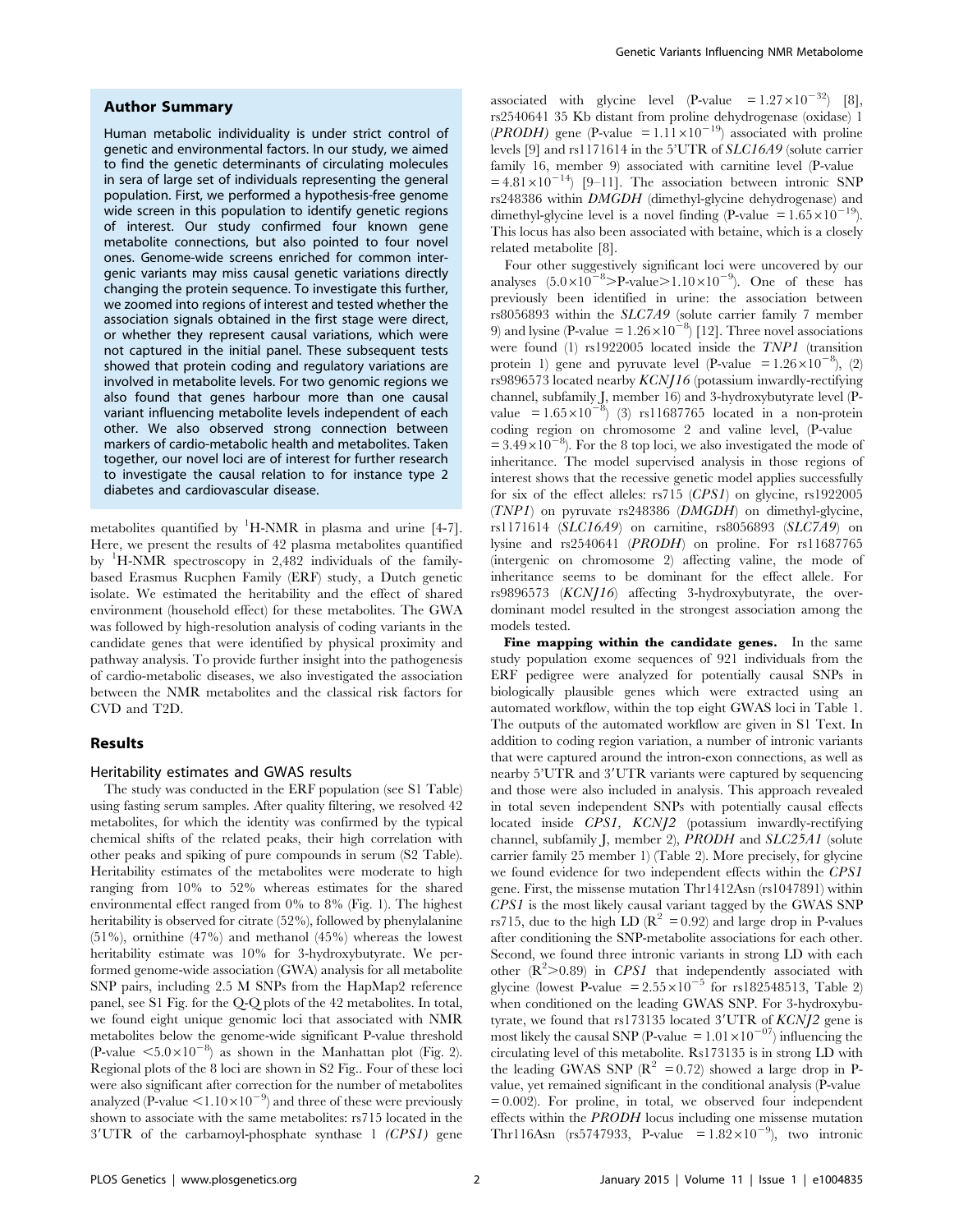

Fig. 1. Heritability and sibship effects on the NMR metabolites. Figure shows the magnitude of heritability (H<sup>2</sup>) and sibship (household) effect estimates for each metabolic trait included in the ERF population. doi:10.1371/journal.pgen.1004835.g001

SNPS (rs1076466, P-value  $= 6.34 \times 10^{-4}$  and rs3213491, P-value  $= 7.48 \times 10^{-4}$ ) and one (semi-)independent SNP rs13058335 ( $\mathbb{R}^2$ )  $= 0.66$  with the leading GWAS SNP), explaining the GWAS finding with a conditional P-value =  $1.20 \times 10^{-5}$ . We also found significant coding variations associated with dimethyl-glycine, carnitine, pyruvate and lysine however all those signals vanished after adjustment by the leading GWAS SNP, indicating that these associations so far are best explained by the leading GWAS hits in these regions (S3 Table).

eQTL and functional effects. We used the GTEX and GEUVADIS [13] databases to check if the significantly associated SNPs affect cis gene expression. We obtained evidence that the leading GWAS SNP for carnitine (rs1171614) influenced the expression of *SLC16A9* in lymphoblasts (P-value =  $8.91 \times 10^{-6}$ ) and rs8056893 (associated with lysine) influenced the expression of ZPF90 in lymphoblasts (P-value =  $4.01 \times 10^{-6}$ ) and SLC7A9 in thyroid cells  $(P-value = 0.00008)$ . Rs248386 (associated with dimethyl-glycine) associated with the expression of BHMT (betaine—homocysteine S-methyltransferase) in the tibial nerve  $(P-value = 0.000066)$ . One of the missense variants; Thr1412Asn (rs1047891) in CPS1 predicted to be ''tolerated'' by SIFT and ''benign'' by Polyphen functional predictions. The other missense variant Thr116Asn (rs5747933) on PRODH predicted to be ''tolerated'' by SIFT and ''possibly damaging'' by Polyphen.

Correlation with classical risk factors. Within the ERF population, we found that BMI correlated positively with carnitine  $(r=0.136, P-value = 4.40 \times 10^{-11})$ , proline (r = 0.123, P-value  $= 2.80 \times 10^{-9}$ ), pyruvate (r = 0.240, P-value = 5.40×10<sup>-32</sup>), lysine  $(r = 0.132, P-value = 1.45 \times 10^{-10})$ , and valine  $(r = 0.383, P-value)$  $= 2.05 \times 10^{-82}$  (S4-A Table), whereas BMI correlated negatively with glycine (r = -0.178, P-value =  $4.19 \times 10^{-18}$ ). After additional adjustment for BMI, we observed that pyruvate, lysine and valine correlated positively with risk factors of T2DM, whereas glycine correlated negatively with triglycerides and C-reactive protein (CRP) (S4-B Table). Dimethyl-glycine particularly correlated with measures of kidney function; uric acid  $(r = 0.21, P-value$  $= 2.42 \times 10^{-9}$ ), glomerular filtration rate (eGFR) (r = -0.14, Pvalue =  $2.53 \times 10^{-10}$ , urea (r = 0.18, P-value =  $1.20 \times 10^{-7}$ ), and creatinine (r = 0.22, P-value =  $1.35 \times 10^{-22}$ ).

We also explored possible relationships between the eight mQTL and the classical risk factors. Among the metabolites which associate with BMI, none of the mQTLs were associated with BMI itself in the ERF population. In addition, the association of the mQTLs with the metabolites glycine, carnitine, proline, pyruvate,



**Fig. 2. GWAS results of the NMR metabolites.** Figure shows the aggregated Manhattan plot for the 42 metabolites studied. Red line shows the<br>suggestive genome-wide significance level with a P-value of 5×10<sup>-8</sup>.Loci harbour metabolome wide significance. doi:10.1371/journal.pgen.1004835.g002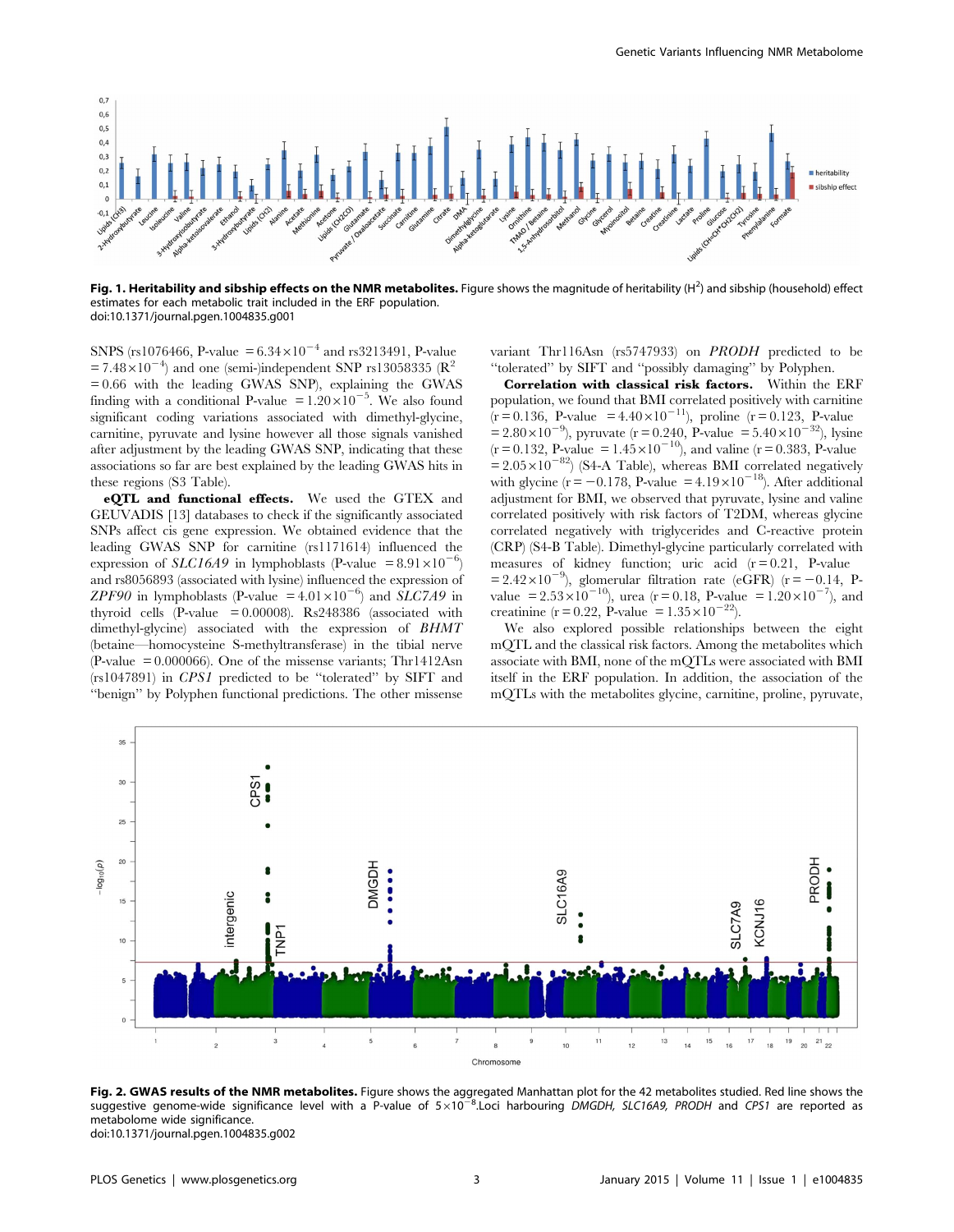| None<br>Chronic kidney disease[32], homocysteine<br>10.7                                                                                                                                                                                                                                                               | Metabolite related risk<br>factors in ERF<br>eQTL                                                                                                                                                                                                                                                                                                                                                                                                                                                                                                                                                                                                                                                             |
|------------------------------------------------------------------------------------------------------------------------------------------------------------------------------------------------------------------------------------------------------------------------------------------------------------------------|---------------------------------------------------------------------------------------------------------------------------------------------------------------------------------------------------------------------------------------------------------------------------------------------------------------------------------------------------------------------------------------------------------------------------------------------------------------------------------------------------------------------------------------------------------------------------------------------------------------------------------------------------------------------------------------------------------------|
| evels[33], fibrinogen[3], glycine and metabolite<br>evels[9,34-36], lung cancer[37]                                                                                                                                                                                                                                    | TG, CRP, creatine, eGFR, BMI                                                                                                                                                                                                                                                                                                                                                                                                                                                                                                                                                                                                                                                                                  |
| None<br>Proline levels[9], citrate levels[7], metabolite<br>levels[38], hyperprolinemia type 1,<br>schizophrenia[15]                                                                                                                                                                                                   | HDL-C, TG, insulin, BMI                                                                                                                                                                                                                                                                                                                                                                                                                                                                                                                                                                                                                                                                                       |
| None<br>betaine[8], height[39], MD[40], ferritin levels[41],<br>hippocampal atrophy[42], social sciences[43]                                                                                                                                                                                                           | creatinine, eGFR, urea, uric acid<br>Albumin, resistin, creatin,                                                                                                                                                                                                                                                                                                                                                                                                                                                                                                                                                                                                                                              |
| Urate level[10,11]_ENREF_25, carnitine level[9],<br>pleic acid level[44]                                                                                                                                                                                                                                               | TG, albumin, leptin, uric acid,<br>BMI<br><b>SLC16A9</b>                                                                                                                                                                                                                                                                                                                                                                                                                                                                                                                                                                                                                                                      |
| None<br>Thyroid levels[45] teeth development[46], breast<br>cancer[47-51], esophageal cancer[7],<br>visceral fat[17], height[52]                                                                                                                                                                                       | TG, glucose, HOMA-IR, insulin,<br>leptin, PWV, WHR, gynoid fat,<br>BMI                                                                                                                                                                                                                                                                                                                                                                                                                                                                                                                                                                                                                                        |
| None<br>hypokalemic periodic paralysis[55,56], eosinophilic<br>repolarization[60], obesity-related traits (LDL)[61]<br>response to TNF-alpha inhibitors in rheumatoid<br>Height[53], tooth development[54], thyrotoxic<br>esophagitis (pediatric)[57], palmitoleic acid[44]<br>arthritis[58], QT interval[59], cardiac | Adiponectin, lean mass index,<br>android fat                                                                                                                                                                                                                                                                                                                                                                                                                                                                                                                                                                                                                                                                  |
| СDН1,<br>Glutaroyl carnitine/lysine[9], magnesium levels[62],<br>HDL-C[63-67], ulcerative colitis[68,69], HIV-1 viral<br>setpoint[70], neurocognition (risperidone)[71],<br>CD[72,73], MetS[74], CHD[75]                                                                                                               | fat %, fat mass index, lean mass<br>DBP, CRP, transferrin saturation,<br>TC, HDL-C, glucose, albumin,<br>idex, android fat, BMI<br>CTCF, PRMT7,<br>ATP6VOD1,<br>SLC7A6,<br>CPO48                                                                                                                                                                                                                                                                                                                                                                                                                                                                                                                              |
| Bilirubin levels[1]                                                                                                                                                                                                                                                                                                    | adiponectine, HOMA-IR, insulin,<br>ferritin, WHR, gynoid fat, BMI<br>SBP, PWV, urea, uric acid,<br>HDL-C, TG, glucose,                                                                                                                                                                                                                                                                                                                                                                                                                                                                                                                                                                                        |
| level by the top SNP, eQTL; expression quantitative trait loci.                                                                                                                                                                                                                                                        | *Also associated to creatine (P-value = 1.40×10 <sup>-6</sup> ). MD; major depression, CD; Crohn's disease. MetS; metabolic syndrome, CHD; coronary heart disease. CRP; C-reactive protein, eGFR; glomerular filtration rate, PWV, pulse<br>velocity. Phenotypes are shown that are associated with loci reported in GWAS catalog [22] and that lie within a 500 kb window of the main locus, regardless of linkage disequilibrium. Candidate genes 500 kb window around t<br>best associated SNP were selected by automated workflow based on metabolic pathway information (see methods). eQTL lookups were perforned in GTEX and GELVADIS databases. Chr; chromosome; MAF; minor allele frequency;<br>None |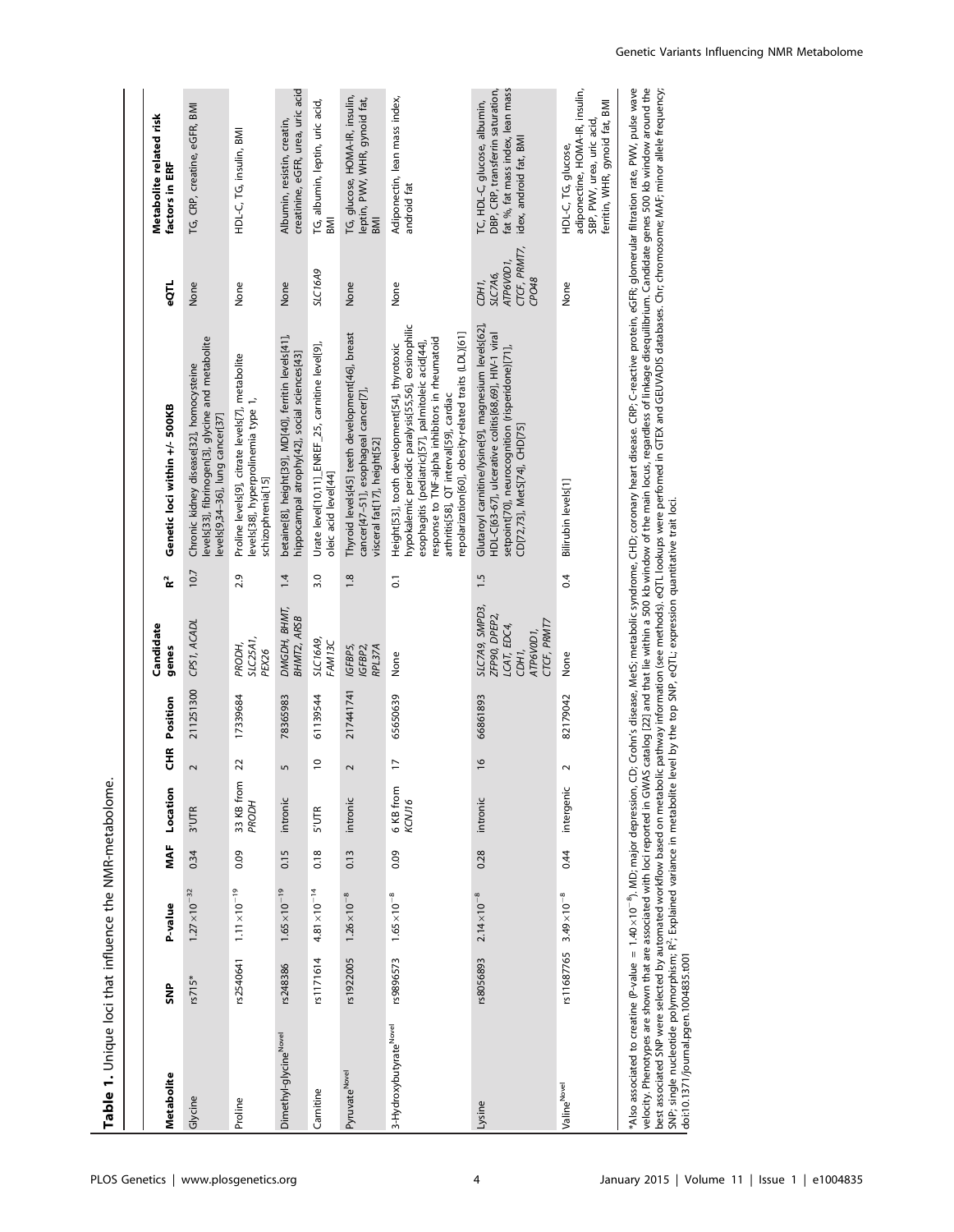|                   |             |        |           |   |                |           |      |                               |          |                  |                 | Conditional analysis   |                        |        |                          |  |
|-------------------|-------------|--------|-----------|---|----------------|-----------|------|-------------------------------|----------|------------------|-----------------|------------------------|------------------------|--------|--------------------------|--|
| <b>Metabolite</b> | 을<br>동      | 또<br>또 | Position  | ā | $\overline{A}$ | Beta      | 55   | P-value <sup>a</sup>          | Function | <b>GENE</b>      | MAF             | P-value <sup>b</sup>   | P-value <sup>c</sup>   | LD(r2) | Proxy SNPs               |  |
| Glycine           | rs1047891   |        | 211540507 |   | ⋖              | <b>61</b> |      | $0.06$ $8.75 \times 10^{-26}$ | Missense | CPSI             | 0.24            | $8.07 \times 10^{-9}$  | $4.05 \times 10^{-1}$  | 0.92   |                          |  |
| Glycine           | rs182548513 |        | 211455113 |   |                | $-0.48$   |      | $0.17$ $7.93 \times 10^{-3}$  | Intron   | CPS <sub>1</sub> | 0.02            | $2.55E \times 10^{-5}$ | $6.34 \times 10^{-22}$ | 0.00   | rs147937942, rs143738855 |  |
| 3-Hydroxybuyrate  | rs173135    |        | 68172326  |   |                | 0.40      |      | $0.08$ $1.50 \times 10^{-7}$  | $3'$ UTR | KCNJ2            | $\overline{11}$ | $2.46 \times 10^{-3}$  | $3.11 \times 10^{-1}$  | 0.72   |                          |  |
| Proline           | rs5747933   | 22     | 18910355  |   |                | 0.88      | 0.14 | $1.82 \times 10^{-9}$         | Missense | <b>PRODH</b>     | 0.03            | $7.30\times10^{-9}$    | $2.89 \times 10^{-8}$  | 0.04   | rs2277834, rs4269009     |  |
| Proline           | rs1076466   | 22     | 18907124  |   | ⋖              | $-0.17$   | 0.05 | $6.34 \times 10^{-4}$         | Intron   | PRODH            | 0.50            | $6.09 \times 10^{-6}$  | $1.23 \times 10^{-11}$ | 0.07   | rs2008720, rs2008912     |  |
| Proline           | rs13058335  | 22     | 18910479  |   |                | 0.66      | 0.09 | $2.46 \times 10^{-13}$        | Intron   | <b>PRODH</b>     | 0.07            | $1.20 \times 10^{-5}$  | $4.32 \times 10^{-1}$  | 0.66   |                          |  |
| Proline           | rs3213491   | 22     | 19164835  |   |                | 0.38      |      | $0.11$ 7.48 $\times 10^{-4}$  | Intron   | SLC25A1          | 0.05            | $8.47 \times 10^{-5}$  | $4.00 \times 10^{-10}$ | 0.00   |                          |  |

A1; affect allele, A2; other allele, beta; effect estimate, SE; standard error of beta, P-value of the association between the Meshen the Pvalue of he metabolite, Pvalue of the association between the SNP and the mospeciat adjusted by the GWAS SNP, P-value c; p-value of the association between the GWAS SNP and the metabolite, adjusted by the SNP.\*Loci in which the GWAS is explained by the SNPs within the genes. Selection of significance for SNPs is based on P-value b. Chr; chromosome; LD; linkage disequilibrium; MAF; minor allele frequency; SNP; single nucleotide polymorphism; eQTL; expression quantitative trait loci. doi:10.1371/journal.pgen.1004835.t002 doi:10.1371/journal.pgen.1004835.t002

lysine and valine did not change after adjustment for BMI (S5 Table). Interestingly, only for rs11687765 (valine-QTL) association with risk factors reached nominally significant P-values: specifically glucose (P-value  $= 0.013$ ), HOMA, insulin resistance  $(P-value = 0.049)$  and gynoid fat mass  $(P-value = 0.003)$ . Association of rs11687765 with HOMA-insulin resistance dropped when adjusted by the valine level itself (P-value  $= 0.122$ ).

# **Discussion**

In this study, we report on the heritability, GWAS, candidate genes and fine genetic mapping of 42 metabolites identified and quantified using <sup>1</sup>H-NMR spectroscopy in the Erasmus Rucphen Family (ERF) study. In 2009, the first GWAS of metabolites identified by <sup>1</sup>H-NMR spectroscopy measured in human plasma was reported by Chasman et al. [4]. This study focused primarily on lipoprotein particle size and content, and did not measure other metabolites such as organic acids and amino acids, yet reported 43 significant metabolite mQTL. This was followed by three reports on blood and urine samples [5,6] the largest of which by Kettunnen et al. involving both small metabolites and lipoprotein particle sizes, reporting 31 novel mQTL [7]. Recently, Rueedi et al. reported one novel locus using an untargeted approach [12]. Here, we used <sup>1</sup>H-NMR J-Resolved 2D spectrometry followed by spiking experiments, yielding a reliable certain metabolite identification. Traditional CVD traits in ERF and other cohorts in general show a heritability ranging from 20% to 30% [14]. In the present study, we observed a similar distribution of heritability for NMR detected metabolites, ranging from 10% to 52%. These heritability estimates seem somewhat lower than those found in the NMR GWAS by Kettunen et al. [7]. However, in that report a significant proportion of the reported NMR traits and heritability estimates concern lipoprotein particle characteristics. Since, in general, heritability for lipoproteins is high [7], ranging from 30% to 50%, this could explain the apparent discrepancy with our reported heritability data.

Using verified metabolites, we replicated three known loci and uncovered a novel association for dimethyl-glycine in the vicinity of the biologically plausible genes DMGDH and BHMT. This was expected since our study had 62 to 100% power to detect genetic variants with 0.2 to 0.5 effect size with metabolome-wide significant P-value  $(1.1 \times 10^{-9})$  for a bi-allelic marker with 0.3 MAF (for instance rs715 in CPS1) based on the assumption of complete LD with the causal genetic variant. For more rare variants with larger effect size such as rs248386 in DMDGH with 0.15 MAF and 0.4 effect size the power on metabolome wide significance was 100%. Furthermore, we report suggestive common genetic variants; first in an intergenic region on chromosome 2 for valine, second in TNP1 for pyruvate and lastly in KCNJ16 for 3-hydroxybutyrate levels. Analysis of the coding sequence in the candidate genes uncovered potentially causal signals within CPS1, KCNJ2 and PRODH that explain the GWAS hits, as well as additional independent signals located in CPS1 and PRODH indicating allelic heterogeneity within these genes. Among the eight mQTL, rs715 in CPS1 explained the highest (10%)of the total phenotypic variance in circulating glycine levels (Table 1).This was higher than the total explained variance in for glycine level by age and sex. (S6 Table).

The CPS1 locus has been previously found associated with kidney disease, homocysteine, and several metabolite levels including glycine. CPS1 mutations are known to cause carbamoylphosphate synthetase I deficiency, an autosomal recessive inborn error of metabolism of the urea cycle which causes hyperammonemia. The disease may also have a delayed onset in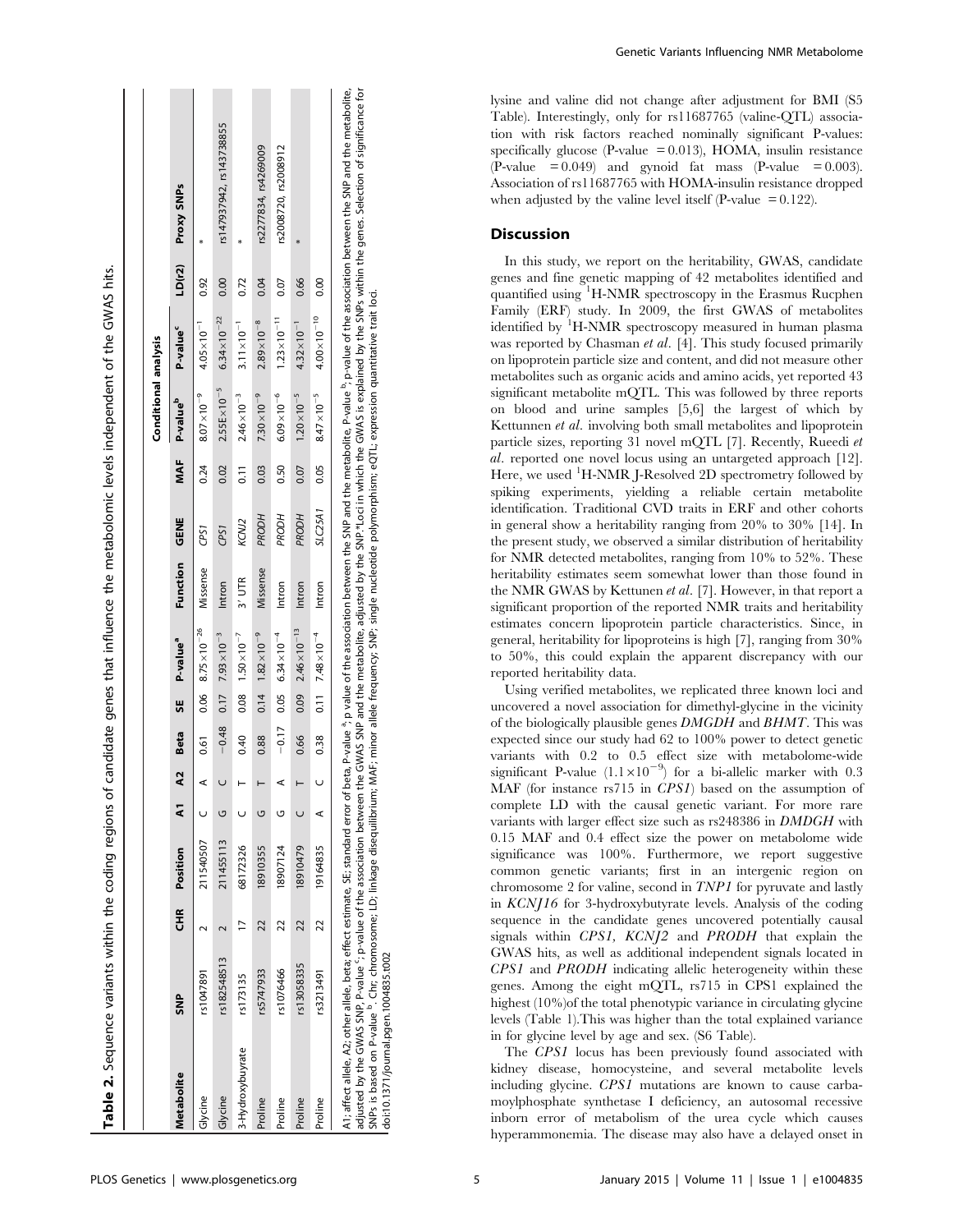adulthood and is associated with chronic kidney disease. Genenetwork predictions for this gene included functions such as triglycerides (TG) and lipoprotein homeostasis. In our study, we also found association of the same SNP with creatine level and also observed a significant correlation between creatine and glycine  $(r = 0.08, \text{ P-value } = 1.46 \times 10^{-4})$ , glomerular filtration rate  $(r = -1.46 \times 10^{-4})$ 0.09, P-value =  $7.07 \times 10^{-5}$  and TG (r = -0.08, P-value  $= 1.15 \times 10^{-4}$ ). We identified Thr1412Asn in CPS1 as a potential variant that may alter the protein function. The second independent signal within CPS1 was located intronic (rs182548513). The neighbouring SNP, rs147937942, (Table 2) in LD with  $rs182548513$  is located on  $5'UTR$  of a  $CPSI$ transcript variant (CPS1-001), and identified as transcription factor binding site according to the ENCODE database however, so far we did not find any evidence that the SNP affects expression which may be tissue specific.

The second locus, PRODH, a gene highly expressed in cerebral cortex, cerebrum and other brain tissues is known to be involved in proline metabolism, but also in central nervous system myelination. The locus was previously shown to associate with schizophrenia [15] and autism [16]. We show in total 4 independent SNPs that associate with circulating proline level; including (1) the GWAS hit, (2) one very common SNP (tagged by rs2008720), (3) a possibly damaging missense mutation with low frequency ( $MAF = 0.03$ , Thr167Asn) and (4) another with MAF  $= 0.05$  (rs3213491). It is important to mention that rs2008720 maps to first exon of PRODH (PRODH-001 isoform) resulting the amino-acid change Pro19Gln, whereas it also maps to the promoter regulatory region of another PRODH isoform (PRODH-004). Neither for these variants did we find experimental evidence from eQTL database.

DMGDH codes for the enzyme dimethyl-glycine dehydrogenase which is involved in catabolism of choline, catalyzing the oxidative demethylation of dimethyl-glycine to form sarcosine. The gene is highly expressed in liver, followed by kidney. Mutations in this gene cause an inborn error of metabolism characterized by unusual fish-like body odour. Functional predictions for this gene by KEGG database include several functions in amino-acid metabolism and bile acid synthesis. Conditional analysis in this region showed that the GWAS hit located intronic in DMGDH (rs248386) is most likely the causal variant. Interestingly we found this SNP associated with the expression of the neighbouring gene, BHMT that is also involved in dimethyl-glycine and betaine metabolism.

SLC16A9 is involved in drug transport, bile salt and organic anion transport and has been previously shown to be associated with carnitine, uric acid levels. In the ERF population carnitine and uric acid are highly correlated  $(r=0.25, P)$  -value  $= 3.93 \times 10^{-13}$ ). For this locus, we did not find any potentially causal coding variants. However, the GWAS hit (rs1171614) located 5'UTR of SLC16A9 influences the expression of SLC16A9 in both GTEX and GEUVADIS databases, indicating that the effect on carnitine level is possibly through expression, rather than the change in protein function.

The metabolite pyruvate is the product of anaerobic glycolysis. Pyruvate levels correlate with gynoid adipose tissue mass, BMI, waist hip ratio, TG, glucose, HOMA-IR and leptin in the ERF population (S4B Table). Genes in the TNP1 locus, particularly IGFBP5 have been previously associated with visceral adipose tissue mass in men [17]. Within these genes, we did not find any causal variants, neither for the GWAS hits were we unable to uncover downstream eQTL. For 3-hydroxybutyrate, rs173135 located in the  $3'UTR$  of  $KCNJ2$  is the most likely causal variant tagged by the GWAS hit for 3-hydroxybutyrate. The gene is

predominantly expressed in heart muscles but also in brain and the locus has been previously associated with QT interval and cardiac repolarization. Currently, it is not known how this gene may be affecting 3-hydroxybutyrate levels. The association between SLC7A9 and valine has previously been shown [9]. Within the candidate genes in this locus, we were not able to detect any causal variants. However, the leading GWAS SNP is associated with expression of SLC7A9 and ZPF90. Finally, valine has been suggestively associated with an intergenic region with no eQTL association. This region has been previously shown to associate with bilirubin level, which is a determinant of hepatic health. The strong correlation between valine and pyruvate levels and the risk factors of T2DM suggests these loci are candidates for T2DM research. Using the data from the ERF population, for 7 out of 8 loci, we found no evidence that the mQTL discovered directly or indirectly influenced the risk factors for common diseases. Our data indicate that the association between these mQTLs and the metabolites were independent of disease risk factors. For BMI, our results support an additive effect of BMI and mQTL, both influencing the metabolite levels. We did find evidence for an association between HOMA insulin resistance, valine and rs11687765. However, this finding asks for replication in independent larger sized studies.

Altogether, our study provides strong evidence for associations of metabolic traits with a range of novel and previously detected genetic loci. These loci are potentially of biomedical and pharmaceutical interest, and may provide insight into human metabolic and disease pathways.

#### Methods

#### Study cohort

The Erasmus Rucphen Family (ERF) study is a cross-sectional cohort including 3000 living descendants of 22 couples who had at least 6 children baptized in the community church around 1850- 1900. The participants are not selected on any disease or other outcome (S1 Table). Details about the genealogy of the population have been described elsewhere[18]. The study protocol was approved by the medical ethics board of the Erasmus MC Rotterdam, the Netherlands.

# <sup>1</sup>H-NMR JRES measurements

2,640 sera of ERF participants were submitted for <sup>1</sup>H-NMR experiments. All NMR experiments were acquired on a 600 MHz Bruker Avance II spectrometer (Bruker BioSpin, Karlsruhe, Germany). For this study the 2D J-resolved (JRES) and CPMG (Carr-Purcell-Meiboom-Gill) methods were used. Data processing was performed in Topspin and Matlab (R2009a, The Mathworks Inc., Natick, MA, USA). After eliminating lowquality spectra after a QC procedure, metabolite intensities were obtained from the serum CPMG spectra by applying a linear model. The model was constructed by identifying well-resolved peaks in the 2D JRES spectrum, and relating the intensity of the peak representing the metabolite with the intensity profile of the much more convoluted CPMG spectrum. This way, the higher resolution of the JRES 2D spectrum is combined with the better signal-to-noise of the CPMG spectrum. After quality control peaks in the JRES projection were automatically deconvoluted by fitting the spectra with mixed Gauss-Lorentz line-shapes using the Simplex method yielding 256 deconvoluted peaks, 42 metabolites could be reliably assigned using a combination of chemical shift interpretation, cross-correlation between peaks and spiking of pure compounds in a mixed serum sample of them were annotated to unique metabolites (S2 Table). Further selection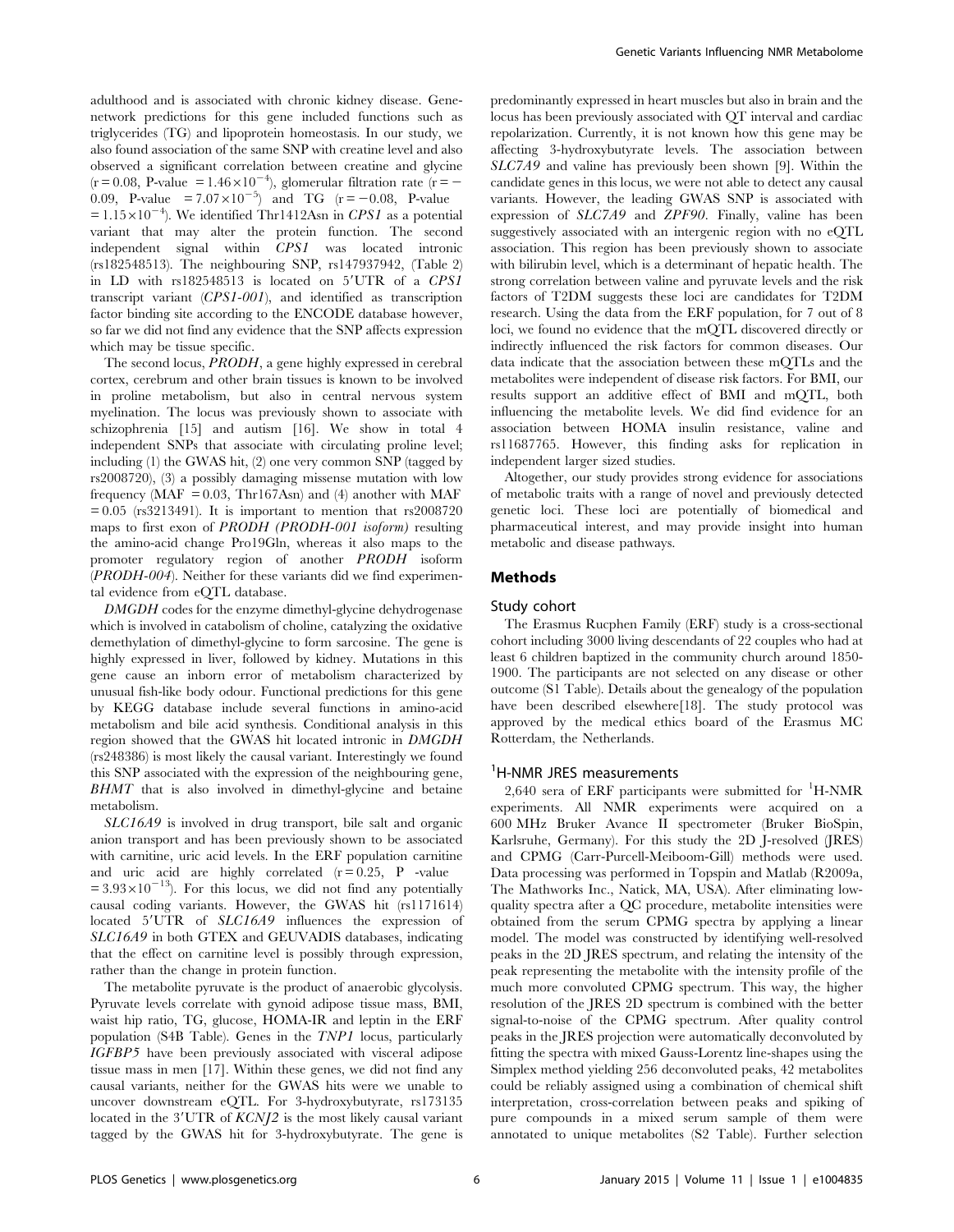procedure and QC and the list of unique metabolites studied are given in the supplement.

#### Heritability analysis

Heritability estimations for all metabolite concentrations were obtained using SOLAR version 6.6.2 software using a polygenic model and sex and age as covariates.

#### Genome-wide association analyses

Data points below or above 4 standard deviations from the mean were removed and non-missing data points of all variables were rank transformed using the "rank" function in R, this function takes the missing values into account. No samples were detected as outliers. DNA samples were genotyped according to the manufacturer's instructions on Illumina Infinium Human-Hap300v2, HumanHap300v1 or HumanCNV370v1 SNP bead microarrays. Genotype data were imputed using MACH 1.0 (v1.0.18.c) using the HapMap CEU population (release 22, build 36). As the ERF study included related individuals, testing for association between lipid and allele dosage was performed using a mixed model approach as implemented with the 'mmscore' option in the GenABEL software. 1.7–4 (R 2.15.3) [19]. This option combines the Family Based Score Test for Association (FASTA) method of Abecasis et al. [20] and kinship matrix estimated from genotyped SNPs [21]. The total genotype set after imputation involved dosage information of approximately 2.5 million SNPs. Among the 2,640 samples, 2,416 were genotyped, following the exclusion of people on lipid lowering  $(N = 298)$ , in total 2,118 samples were included in the final analysis. To correct for multiple testing, we used the number of unique metabolites  $(N = 42)$  which yielded a suggestive significance zone that lies between  $5\times10^{-8}$ and  $1.2 \times 10^{-9}$ . Details are described in the S2 Text.

## Automated annotation of GWAS results

In order to facilitate the manual process of assigning genes to a locus, we used an automated workflow developed in-house to generate reports containing the associated protein, enzyme, metabolic reaction, pathway, and disease phenotypes of every gene within a window of 1 MB of the locus. In addition, SNPs published in the GWAS catalog [22] and eQTLs from the GTExeQTL database. ([http://www.ncbi.nlm.nih.gov/gtex/GTEX2\)](http://www.ncbi.nlm.nih.gov/gtex/GTEX2) were given. In detail, the reports created by our workflow were based on the dbSNP [23], NCBI-Gene [\(http://www.ncbi.nlm.nih.](http://www.ncbi.nlm.nih.gov/gene) [gov/gene](http://www.ncbi.nlm.nih.gov/gene)), GTEx-eQTL, GWAS catalog, ConsensusPathDB [24], UniProtKB [25], OMIM [26], TCDB [27], ExPASy [28] and KEGG database [29]. The databases had been downloaded earlier from the respective ftp servers and have been integrated offline in Matlab. For the KEGG database the last freely available version was used (30-6-2011).

## Exome sequencing

Coding variant analysis were performed within the  $3<sup>rd</sup>$  data freeze  $(N = 1309)$  from the ERF pedigree which were sequenced ''in-house'' at the Center for Biomics of the Cell Biology department of the Erasmus MC, The Netherlands, using the Agilent version V4 capture kit on an Illumina Hiseq2000 sequencer using the TruSeq Version 3 protocol. The sequence reads were aligned to the human genome build 19 (hg19) using BWA and the NARWHAL pipelines [30,31]. After processing,

genetic variants were called using the Unified Genotyper tool from the GATK. The effects of the called variants on the respective protein sequences were determined with a custom variant annotation script. For each sample, at least 4 Gigabases of sequence was aligned to the genome. All variants in the vicinity of the genes of interest were selected for further analysis. Variants with less than 5 observations were removed. Of the 1,309 individuals with exome sequencing data, 921 had eligible NMR metabolite measurements. Single variant analyses were performed using and additive model as implemented in the ''mmscore'' function in GenABEL v.1.7–4, adjusting for relatedness.

#### Ethics statement

The study protocol was approved by the medical ethics board of the Erasmus MC Rotterdam, the Netherlands. The study included only adults and written informed consents were provided by all the subjects participated in the study.

## Supporting Information

**S1 Fig** Q-Q plots of the top regions. (PDF)

S2 Fig Regional association plots of the top regions. (PDF)

**S1 Text** Results from automated selection.

(PDF)

S2 Text Methods on NMR spectroscopy, genotyping, exome sequencing and statistics. (PDF)

S1 Table Characteristics of ERF study sample. (PDF)

S2 Table Unique NMR Metabolite peaks selected for GWAS. In total we studied 42 uniquely annotated NMR peaks. (PDF)

S3 Table Results from exome sequence association study. (XLS)

S4 Table Correlation to risk factors of disease.

(PDF)

S5 Table Association between metabolites and mQTL adjusted by BMI.

(PDF)

S6 Table The effect of age and gender on metabolite levels. (PDF)

## Acknowledgments

We are grateful to all study participants and their relatives, general practitioners and neurologists for their contributions and to P. Veraart for her help in genealogy, J. Vergeer for the supervision of the laboratory work and P. Snijders for his help in data collection.

## Author Contributions

Conceived and designed the experiments: KWvD CMvD AMD AM. Performed the experiments: AV SG. Analyzed the data: AD PH. Contributed reagents/materials/analysis tools: HD LCK JBvK NA. Wrote the paper: AD AMJMvdM PACH BdV.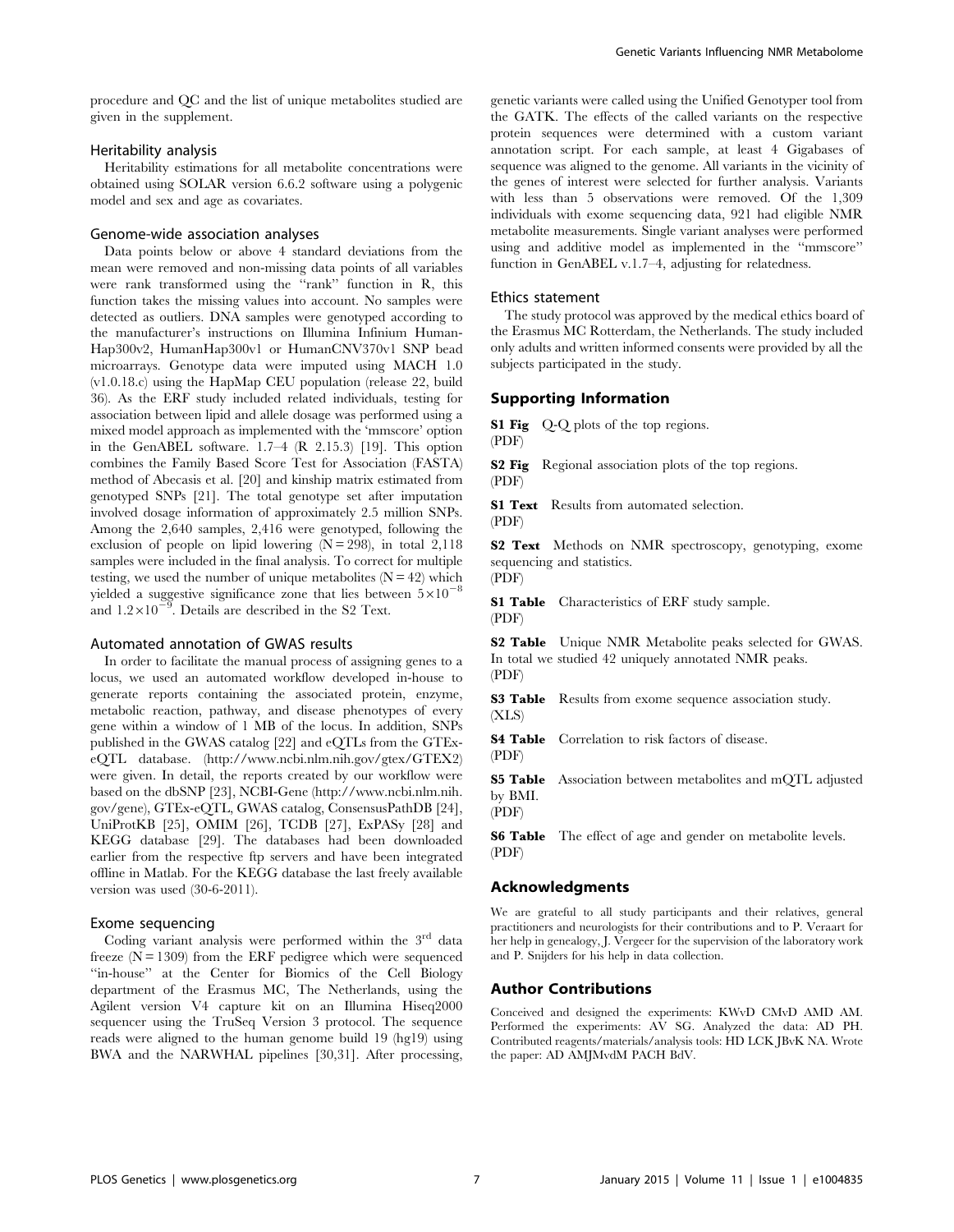#### References

- 1. Chen G, Ramos E, Adeyemo A, Shriner D, Zhou J, et al. (2012) UGT1A1 is a major locus influencing bilirubin levels in African Americans. Eur J Hum Genet 20: 463–468.
- 2. McCarthy MI, Abecasis GR, Cardon LR, Goldstein DB, Little J, et al. (2008) Genome-wide association studies for complex traits: consensus, uncertainty and challenges. Nat Rev Genet 9: 356–369.
- 3. Danik JS, Pare G, Chasman DI, Zee RY, Kwiatkowski DJ, et al. (2009) Novel loci, including those related to Crohn disease, psoriasis, and inflammation, identified in a genome-wide association study of fibrinogen in 17 686 women: the Women's Genome Health Study. Circ Cardiovasc Genet 2: 134–141.
- 4. Chasman DI, Pare G, Mora S, Hopewell JC, Peloso G, et al. (2009) Forty-three loci associated with plasma lipoprotein size, concentration, and cholesterol content in genome-wide analysis. PLoS Genet 5: e1000730.
- 5. Suhre K, Wallaschofski H, Raffler J, Friedrich N, Haring R, et al. (2011) A genome-wide association study of metabolic traits in human urine. Nat Genet 43: 565–569.
- 6. Nicholson G, Rantalainen M, Li JV, Maher AD, Malmodin D, et al. (2011) A genome-wide metabolic QTL analysis in Europeans implicates two loci shaped by recent positive selection. PLoS Genet 7: e1002270.
- 7. Kettunen J, Tukiainen T, Sarin AP, Ortega-Alonso A, Tikkanen E, et al. (2012) Genome-wide association study identifies multiple loci influencing human serum metabolite levels. Nat Genet 44: 269–276.
- 8. Xie W, Wood AR, Lyssenko V, Weedon MN, Knowles JW, et al. (2013) Genetic variants associated with glycine metabolism and their role in insulin sensitivity and type 2 diabetes. Diabetes.
- 9. Suhre K, Shin SY, Petersen AK, Mohney RP, Meredith D, et al. (2011) Human metabolic individuality in biomedical and pharmaceutical research. Nature 477: 54-60.
- 10. Kottgen A, Albrecht E, Teumer A, Vitart V, Krumsiek J, et al. (2013) Genomewide association analyses identify 18 new loci associated with serum urate concentrations. Nat Genet 45: 145–154.
- 11. Kolz M, Johnson T, Sanna S, Teumer A, Vitart V, et al. (2009) Meta-analysis of 28,141 individuals identifies common variants within five new loci that influence uric acid concentrations. PLoS Genet 5: e1000504.
- 12. Rueedi R LM, Nicholls AW., Reza M Salek, Pedro Marques-Vidal, Edgard Morya, Koichi Sameshima, Ivan Montoliu, Laeticia Da Silva, Sebastiano Collino, François-Pierre Martin, Serge Rezzi, Christoph Steinbeck, Dawn M Waterworth, Gérard Waeber, Peter Vollenweider, Jacques S Beckmann, Johannes Le Coutre, Vincent Mooser, Sven Bergmann, Ulrich K Genick, Zoltán Kutalik (2014) Genome-Wide Association Study of Metabolic Traits Reveals Novel Gene-Metabolite-Disease Links PLoS Genet.
- 13. Lappalainen T, Sammeth M, Friedlander MR, t Hoen PA, Monlong J, et al. (2013) Transcriptome and genome sequencing uncovers functional variation in humans. Nature 501: 506–511.
- 14. Mailman MD, Feolo M, Jin Y, Kimura M, Tryka K, et al. (2007) The NCBI dbGaP database of genotypes and phenotypes. Nat Genet 39: 1181–1186.
- 15. Ota VK, Bellucco FT, Gadelha A, Santoro ML, Noto C, et al. (2014) PRODH Polymorphisms, Cortical Volumes and Thickness in Schizophrenia. PLoS One 9: e87686.
- 16. Vorstman JA, Morcus ME, Duijff SN, Klaassen PW, Heineman-de Boer JA, et al. (2006) The 22q11.2 deletion in children: high rate of autistic disorders and early onset of psychotic symptoms. J Am Acad Child Adolesc Psychiatry 45: 1104–1113.
- 17. Fox CS, Liu Y, White CC, Feitosa M, Smith AV, et al. (2012) Genome-wide association for abdominal subcutaneous and visceral adipose reveals a novel locus for visceral fat in women. PLoS Genet 8: e1002695.
- 18. Henneman P, Aulchenko YS, Frants RR, van Dijk KW, Oostra BA, et al. (2008) Prevalence and heritability of the metabolic syndrome and its individual components in a Dutch isolate: the Erasmus Rucphen Family study. J Med Genet 45: 572–577.
- 19. Aulchenko YS, Ripke S, Isaacs A, van Duijn CM (2007) GenABEL: an R library for genome-wide association analysis. Bioinformatics 23: 1294–1296.
- 20. Abecasis GR, Cherny SS, Cookson WO, Cardon LR (2002) Merlin—rapid analysis of dense genetic maps using sparse gene flow trees. Nat Genet 30: 97– 101.
- 21. Amin N, van Duijn CM, Aulchenko YS (2007) A genomic background based method for association analysis in related individuals. PLoS One 2: e1274.
- 22. Hindorff LA, Sethupathy P, Junkins HA, Ramos EM, Mehta JP, et al. (2009) Potential etiologic and functional implications of genome-wide association loci for human diseases and traits. Proc Natl Acad Sci USA 106: 9362–9367.
- 23. Sherry ST, Ward MH, Kholodov M, Baker J, Phan L, et al. (2001) dbSNP: the NCBI database of genetic variation. Nucleic Acids Res 29: 308–311.
- 24. Kamburov A, Pentchev K, Galicka H, Wierling C, Lehrach H, et al. (2011) ConsensusPathDB: toward a more complete picture of cell biology. Nucleic Acids Res 39: D712–D717.
- 25. Magrane M, UniProt Consortium (2011) UniProt Knowledgebase: a hub of integrated protein data. Database (Oxford) 2011.
- 26. McKusick VA (1998) Mendelian Inheritance in Man. A Catalog of Human Genes and Genetic Disorders. Baltimore: Johns Hopkins University Press.
- 27. Saier J, M.H., Tran CV, Barabote RD (2006) TCDB: the Transporter Classification Database for membrane transport protein analyses and information. Nucleic Acids Res 34: D181–D186.
- 28. Gasteiger E, Gattiker A, Hoogland C, Ivanyi I, Appel RD, et al. (2003) ExPASy: The proteomics server for in-depth protein knowledge and analysis. Nucleic Acids Res 31: 3784–3788.
- 29. Kanehisa M, Goto S (2000) KEGG: Kyoto Encyclopedia of Genes and Genomes. Nucleic Acids Research 28: 27–30.
- 30. Li H, Durbin R (2009) Fast and accurate short read alignment with Burrows-Wheeler transform. Bioinformatics 25: 1754–1760.
- 31. Brouwer RW, van den Hout MC, Grosveld FG, van Ijcken WF NARWHAL, a primary analysis pipeline for NGS data. Bioinformatics 28: 284–285.
- 32. Kottgen A, Pattaro C, Boger CA, Fuchsberger C, Olden M, et al. (2010) New loci associated with kidney function and chronic kidney disease. Nat Genet 42: 376–384.
- 33. Lange LA, Croteau-Chonka DC, Marvelle AF, Qin L, Gaulton KJ, et al. (2010) Genome-wide association study of homocysteine levels in Filipinos provides evidence for CPS1 in women and a stronger MTHFR effect in young adults. Hum Mol Genet 19: 2050–2058.
- 34. Xie W, Wood AR, Lyssenko V, Weedon MN, Knowles JW, et al. (2013) Genetic variants associated with glycine metabolism and their role in insulin sensitivity and type 2 diabetes. Diabetes 62: 2141–2150.
- 35. Hong MG, Karlsson R, Magnusson PK, Lewis MR, Isaacs W, et al. (2013) A genome-wide assessment of variability in human serum metabolism. Hum Mutat 34: 515–524.
- 36. Illig T, Gieger C, Zhai G, Romisch-Margl W, Wang-Sattler R, et al. (2010) A genome-wide perspective of genetic variation in human metabolism. Nat Genet 42: 137–141.
- 37. Lee Y, Yoon KA, Joo J, Lee D, Bae K, et al. (2013) Prognostic implications of genetic variants in advanced non-small cell lung cancer: a genome-wide association study. Carcinogenesis 34: 307–313.
- 38. Inouye M, Ripatti S, Kettunen J, Lyytikainen LP, Oksala N, et al. (2012) Novel Loci for metabolic networks and multi-tissue expression studies reveal genes for atherosclerosis. PLoS Genet 8: e1002907.
- 39. Sanna S, Jackson AU, Nagaraja R, Willer CJ, Chen WM, et al. (2008) Common variants in the GDF5-UQCC region are associated with variation in human height. Nat Genet 40: 198–203.
- 40. Rietschel M, Mattheisen M, Frank J, Treutlein J, Degenhardt F, et al. (2010) Genome-wide association-, replication-, and neuroimaging study implicates HOMER1 in the etiology of major depression. Biol Psychiatry 68: 578–585.
- 41. Benyamin B, McRae AF, Zhu G, Gordon S, Henders AK, et al. (2009) Variants in TF and HFE explain approximately 40% of genetic variation in serumtransferrin levels. Am J Hum Genet 84: 60–65.
- 42. Potkin SG, Guffanti G, Lakatos A, Turner JA, Kruggel F, et al. (2009) Hippocampal atrophy as a quantitative trait in a genome-wide association study identifying novel susceptibility genes for Alzheimer's disease. PLoS One 4: e6501.
- 43. Benjamin DJ, Cesarini D, van der Loos MJ, Dawes CT, Koellinger PD, et al. (2012) The genetic architecture of economic and political preferences. Proc Natl Acad Sci U S A 109: 8026–8031.
- 44. Wu JH, Lemaitre RN, Manichaikul A, Guan W, Tanaka T, et al. (2013) Genome-wide association study identifies novel loci associated with concentrations of four plasma phospholipid fatty acids in the de novo lipogenesis pathway: results from the Cohorts for Heart and Aging Research in Genomic Epidemiology (CHARGE) consortium. Circ Cardiovasc Genet 6: 171–183.
- 45. Porcu E, Medici M, Pistis G, Volpato CB, Wilson SG, et al. (2013) A metaanalysis of thyroid-related traits reveals novel loci and gender-specific differences in the regulation of thyroid function. PLoS Genet 9: e1003266.
- 46. Geller F, Feenstra B, Zhang H, Shaffer JR, Hansen T, et al. (2011) Genomewide association study identifies four loci associated with eruption of permanent teeth. PLoS Genet 7: e1002275.
- 47. Michailidou K, Hall P, Gonzalez-Neira A, Ghoussaini M, Dennis J, et al. (2013) Large-scale genotyping identifies 41 new loci associated with breast cancer risk. Nat Genet 45: 353-361, 361e351–352.
- 48. Fletcher O, Johnson N, Orr N, Hosking FJ, Gibson LJ, et al. (2011) Novel breast cancer susceptibility locus at 9q31.2: results of a genome-wide association study. J Natl Cancer Inst 103: 425–435.
- 49. Li J, Humphreys K, Heikkinen T, Aittomaki K, Blomqvist C, et al. (2011) A combined analysis of genome-wide association studies in breast cancer. Breast Cancer Res Treat 126: 717–727.
- 50. Thomas G, Jacobs KB, Kraft P, Yeager M, Wacholder S, et al. (2009) A multistage genome-wide association study in breast cancer identifies two new risk alleles at 1p11.2 and 14q24.1 (RAD51L1). Nat Genet 41: 579–584.
- 51. Stacey SN, Manolescu A, Sulem P, Rafnar T, Gudmundsson J, et al. (2007) Common variants on chromosomes 2q35 and 16q12 confer susceptibility to estrogen receptor-positive breast cancer. Nat Genet 39: 865–869.
- 52. N'Diaye A, Chen GK, Palmer CD, Ge B, Tayo B, et al. (2011) Identification, replication, and fine-mapping of Loci associated with adult height in individuals of african ancestry. PLoS Genet 7: e1002298.